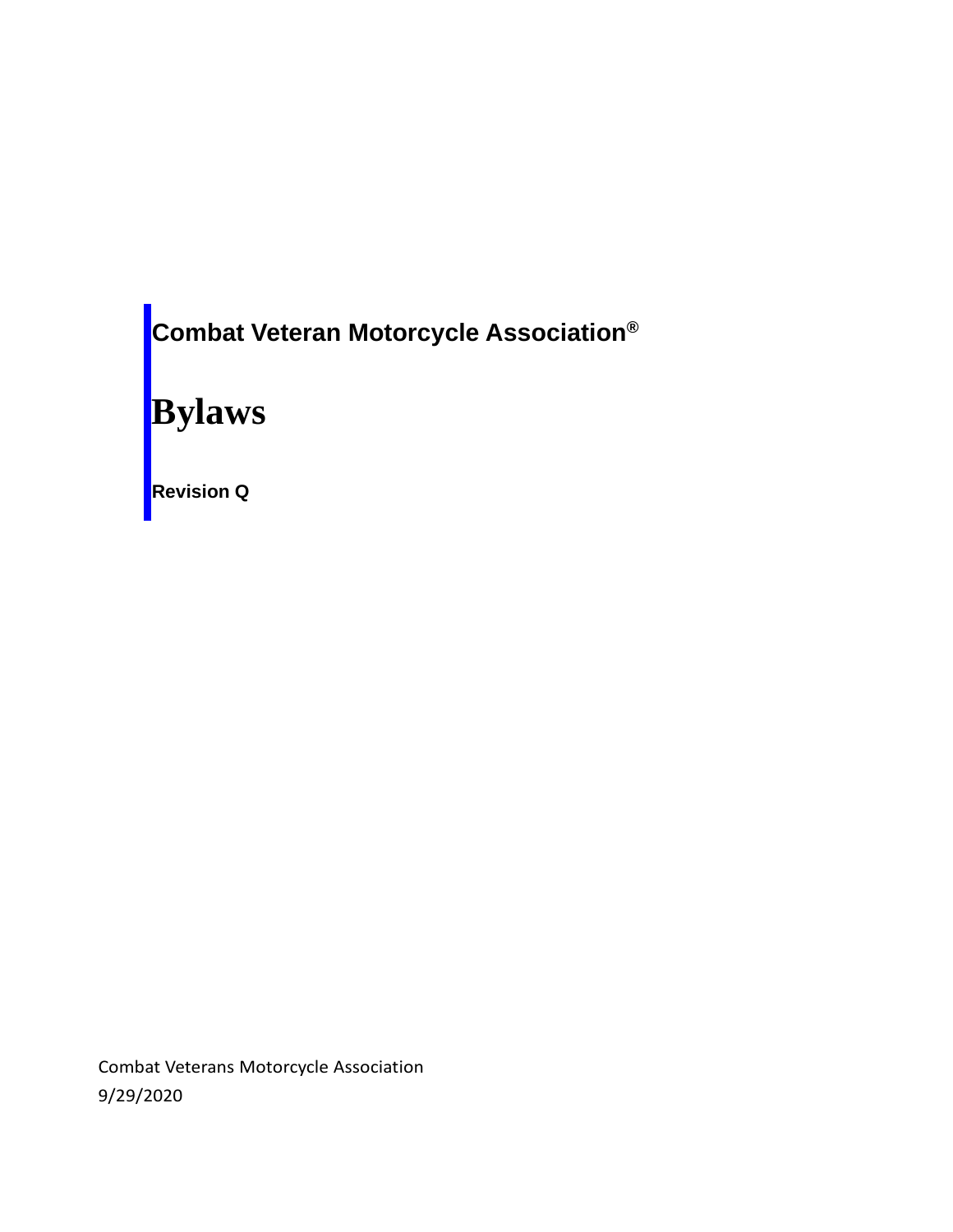# Table of Contents

|                                      | Page |  |
|--------------------------------------|------|--|
| Title Page                           | 1    |  |
| Table of Contents                    | 2    |  |
| Article 1: Name and Emblem           | 3    |  |
| Article 2: Objectives                | 4    |  |
| Article 3: Membership                | 4    |  |
| Article 4: Membership Dues           | 7    |  |
| Article 5: Elections                 | 8    |  |
| Article 6: Duties of Officers        | 9    |  |
| Article 7: Meetings                  | 13   |  |
| Article 8: Delegations               | 14   |  |
| Article 9: Amendments                | 14   |  |
| Article 10: State Chapters           | 16   |  |
| Annex A: National Meetings by Region |      |  |
| Annex B: Bylaw Change Process/Form   | ii   |  |
| Amendment & Change Summary           |      |  |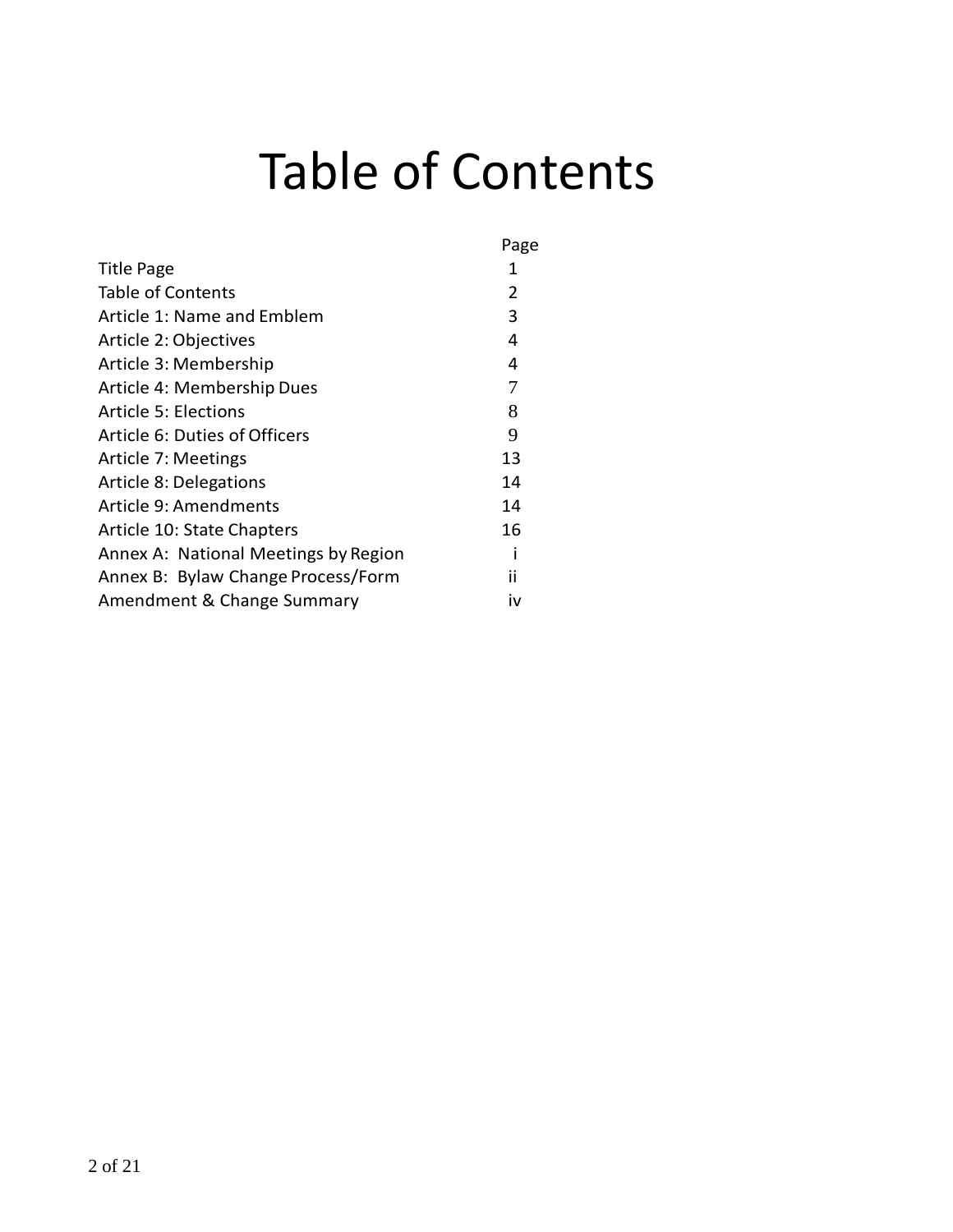## **ARTICLE 1: NAME AND EMBLEM**

Section 1

- a) The name of the association is: Combat Veterans Motorcycle Association®.
	- 1. Principle office of the Combat Veterans Motorcycle Association will be located at the following address: Barrister Services, Inc., ATTN: Combat Veterans Motorcycle Association, 11 East Kansas Street, Liberty, MO., 64068.
	- 2. Change of Address. The designation of the county or state of Combat Veterans Motorcycle Association principal office may change by amendment of these bylaws. The board of Officers may change the principal office from one location to another within the named country by noting the changed address and effective date below, and such changes shall not be deemed minor, and require an amendment of these bylaws.

| a) New Address: |  |
|-----------------|--|
|                 |  |
|                 |  |
|                 |  |
| b) Dated:       |  |

- 3. Other Offices. The Combat Veterans Motorcycle Association may also have offices at such other places, within or without its state of incorporation, where it is qualified to do business, asits business and activities may require, and as the board of directors may from time to time, designate.
- b) IRS Section 501(c)(19) Purposes. Combat Veterans Motorcycle Association is organized exclusively for charitable, religious, educational and/or scientific purposes as specified in Section  $501(c)(19)$  of the Internal Revenue Code, including, for such purposes, the making of distributions to organizationsthat qualify as exempt organizations under section 501(c)(19) of the Internal Revenue Code. The National Board of Directors (NBOD) has the authority to change the CVMA® bylaws if any part is found to be in conflict with Federal or MO state tax laws.

Section 2

The emblem/logo used by the Combat Veterans Motorcycle Association is the sole property of the CVMA. The logo of the CVMA is copyrighted and requires written approval from the NBOD prior to the logo being used in any manner of sales or marketing. Any item(s) given approval and features the full copyrighted logo may then only be sold to Full Members of the Association. Modifications to the logo will be submitted for review. The emblem of the Combat Veterans Motorcycle Association is in the shape of a skull encompassed by the following colors. The incorporated colors are: Red, representing the blood that has been shed on the battlefield. The Military Gold, representing all branches of the military service of the United States. Black, representing the heavy hearts possessed for those who gave their lives and for those that are considered missing in action or prisoners of war. The skull and ace of spades represent the death that war leaves in its wake.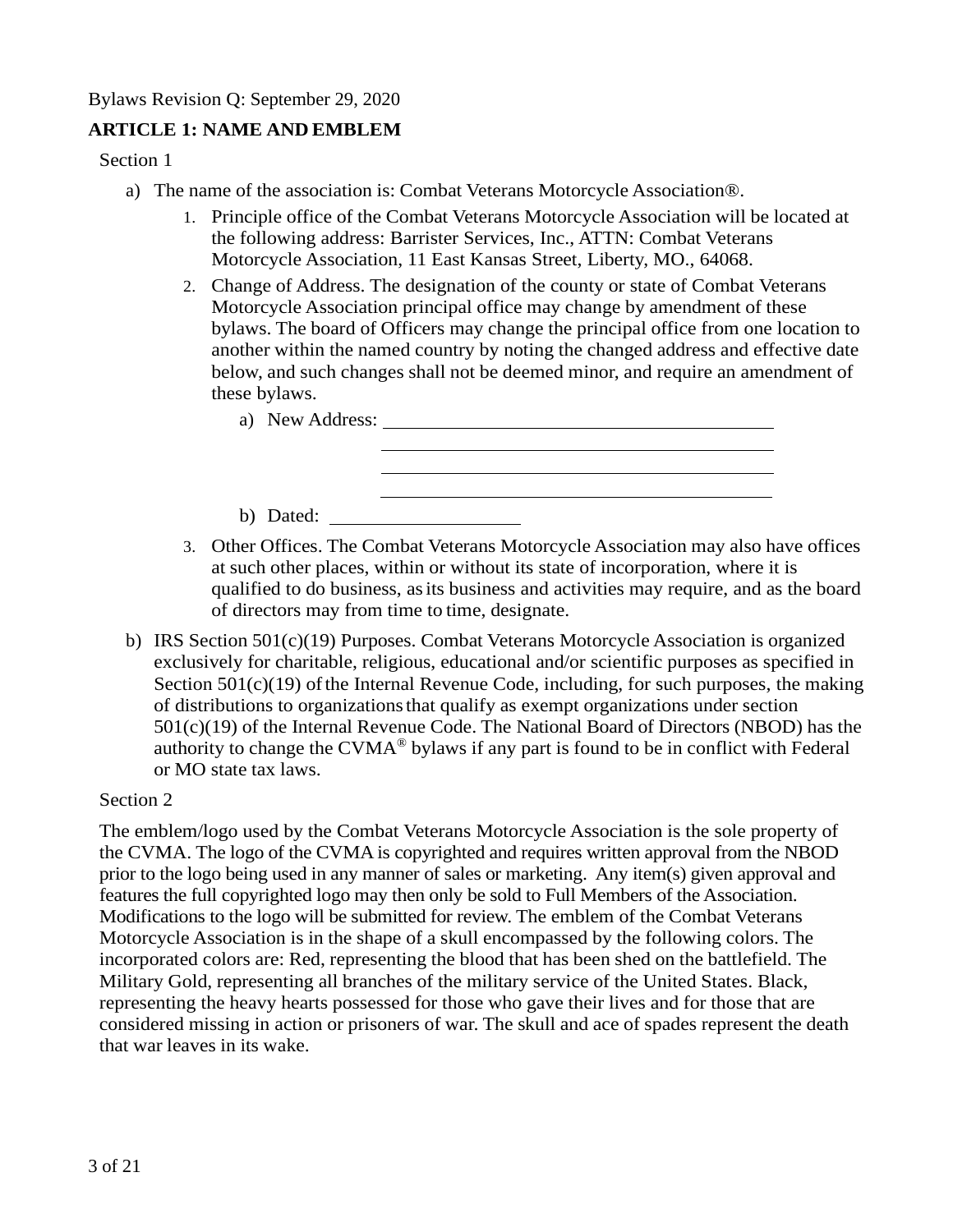#### **ARTICLE 2: OBJECTIVES**

General: Combat Veterans Motorcycle Association Protocol.

The Combat Veterans Motorcycle Association is formed for the betterment of communication and camaraderie between other motorcycle associations, veteran's organizations, and or motorcycle groups.

Section 1

To promote interest in various forms of motorcycle activity associated with veterans.

Section 2

To create and maintain camaraderie among combat veterans from all U.S. branches of service and its allies.

Section 3

To support veteran organizations.

Section 4

To raise awareness for the plight of POW's, MIA's and their families, posttraumatic stress disorder (PTSD), traumatic brain injury, (TBI) and other combat related medical conditions.

Section 5

To conduct Association functions and activities in a manner befitting the members of the Combat Veterans Motorcycle Association and as well as the association's Auxiliary Members.

Section 6

To encourage a better understanding of motorcycle riders as a constructive sport among members of the public, press, and law enforcement agencies.

#### **ARTICLE 3: MEMBERSHIP**

Definitions:

The term "good standing" shall be defined as any person who has fulfilled the requirements for membership in the Combat Veterans Motorcycle Association, who is not currently under disciplinary review or probationary status for disciplinary reasons, who has paid the necessary dues and conformed to the requirements as set forth in these bylaws.

Section 1

- a) Full Member:
	- 1. Of good character.
	- 2. Who is a Veteran of a Foreign War, "combat".
	- 3. The ONLY Acceptable proof for membership to the Combat Veterans Motorcycle Association is a copy of one's DD 214 or Official Military Personnel File or officer/enlisted record brief which must be surrendered to the NBOD for verification.
	- 4. Must own and operate a Motorcycle of 500cc or above unless exempted by meeting the requirements stated in (a)6 and (a)7 below.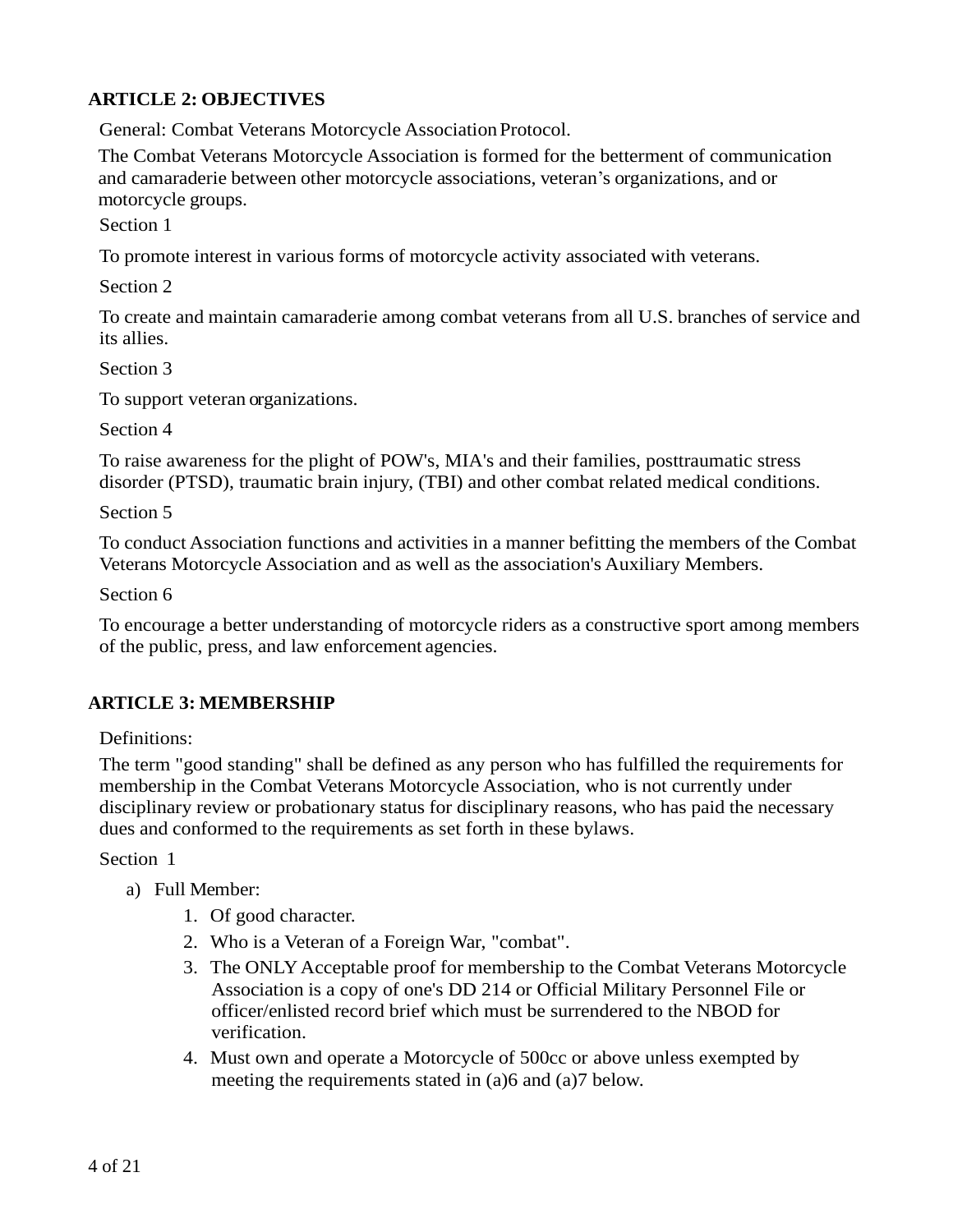- 5. Should a Full Member resign they will be given a 5-day grace period to rescind their resignation with no repercussions. After the 5-day grace period a member must re-apply for membership as a new member and will require NBOD approval.
- 6. Active members in good standing with the CVMA who become infirm, disabled or otherwise unable to ride their motorcycles will be able to keep their patch and be retired as members in good standing with the CVMA. Members must submit medical documentation and a minimum of one year as a member and/or NBOD approval is required.
- 7. Life members, if for health reasons can no longer ride can at their discretion, remain members in good standing with full voting privileges and can keep their patch.
- 8. Life membership requirements: 3 years active in the CVMA. Member must be in good standing for all three years and minimum participation of one sanctioned CVMA event per year is required. One of which must be a National meeting. Cost for life membership is \$200. If a life member quits for any reason or the member is removed from the CVMA rolls for any reason, no refunds will be made.
- 9. Member will be assigned to a chapter upon application approval. Member's initial assignment of chapter will be in the State of physical residence, and closest chapter. Once membership is approved, he or she can request in writing for a change of Chapter to the gaining and losing State Representative. Chapter affiliation to any Chapter of his or her choosing may be requested, to include a chapter in another state if that chapter is closer than the existing chapter and the losing and gaining states share a common border. If the distance is shorter, the request will be approved. The member will only have all rights as a Full Member in the State that they claim membership in.
- b) Auxiliary Members:
	- 1. Must be of good character.
	- 2. All Auxiliary members must be a spouse, widow or widower of a member who is in good standing with the CVMA. An Auxiliary widow or widower cannot sponsor an additional Auxiliary member.
	- 3. Must support the efforts of ALL branches of the United States of America's Armed Forces and the Combat Veterans Motorcycle Association.
	- 4. Will have no vote in CVMA business.
	- 5. Cannot hold a position on the NBOD.
	- 6. Auxiliary Life Membership requires three years active in the CVMA. Auxiliary member must be in good standing for all three years and minimum participation of one sanctioned CVMA event per year is required, one of which must be a National Auxiliary meeting. The Full member sponsor must already be a Life Member (or concurrently seeking Life Member status). Cost for Auxiliary Life Membership is \$100. If an Auxiliary Life Member quits or is removed for any reason, is no longer qualified as an Auxiliary member (e.g. divorce), or the sponsor member quits or is removed from the CVMA rolls for any reason, no refund will be made.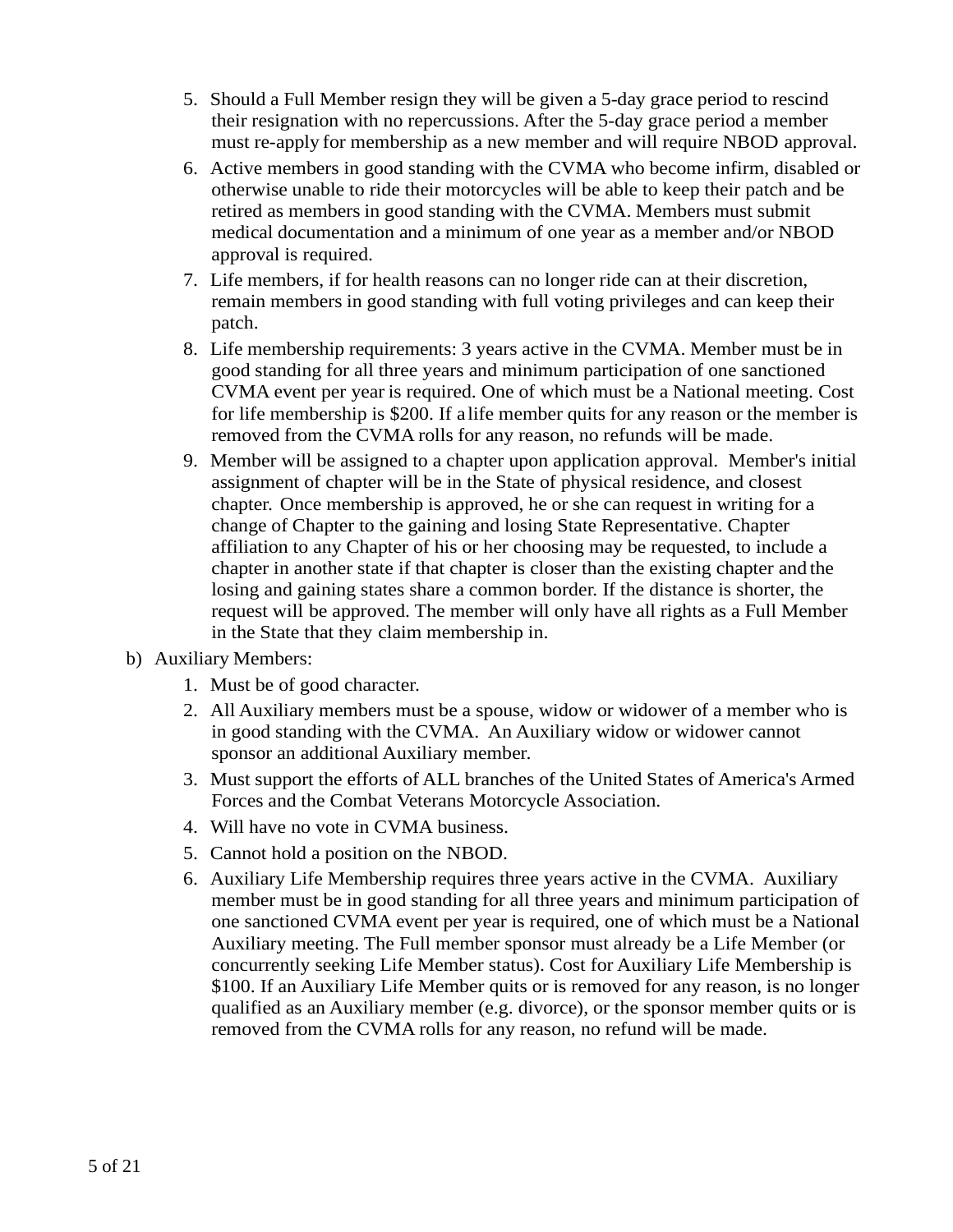- c) Support members:
	- 1. Must be of good character.
	- 2. Must own and operate a motorcycle of 500cc or greater.
	- 3. Maximum number of support members will not exceed 10% of total CVMA full Combat membership.
	- 4. Support members must be a veteran of the United States Armed Forces.
	- 5. Support members will read and abide by all CVMA by-laws applicable to them. Sections excluded:
		- a) Article 5: Elections
		- b) Article 6: Duties of Officers.
	- 6. Support members are required to submit their application with proof of military service through a full member of the CVMA who has held a membership for not less than one year. Support members are required to have either ridden a minimum of 3,000 miles with theirsponsor, attended three CVMA events or be known by their sponsor for a minimum of 6 months. A full member submitting an application for a support member should verify they meet the above criteria. Only 1 support member can be vouched on per year by an individual CVMA member. Support members will be at a 1 to 10 ratio, 1 support member to 10 full members based on state.
	- 7. Will have no vote in National CVMA business but may vote in Chapter CVMA business if it is addressed in the Chapter Bylaws.
	- 8. Cannot hold a position on the NBOD.
	- 9. Support members in good standing can wear a small CVMA Support Patch on the front of their vest or jacket which will be supplied by their sponsor. Support members can also wear the 10-inch support back patch which will be supplied by their sponsor.
	- 10.Support Life Membership requires three years active in the CVMA. Support member must be in good standing for all three years and minimum participation of one sanctioned event per year is required, one of which must be a National meeting. Cost of Support Life Membership is \$100. If a Support Life Member quits for any reason or is removed from the CVMA rolls for any reason, no refund will be made.
	- 11.Support members in good standing with the CVMA who become infirm, disabled or otherwise unable to ride their motorcycles will be able to keep their patch and be retired as members in good standing with the CVMA. Members must submit medical documentation and a minimum of one year as a member and/or NBOD approval is required.
	- 12.Life members, if for health reasons can no longer ride can at their discretion, remain members in good standing and can keep their patch.

By applying for membership with the Combat Veterans Motorcycle Association, you are giving the Combat Veterans Motorcycle Association and its Board of Directors the right to verify any membership application and DD 214 records or Official Military Personnel File or officer/enlisted record brief.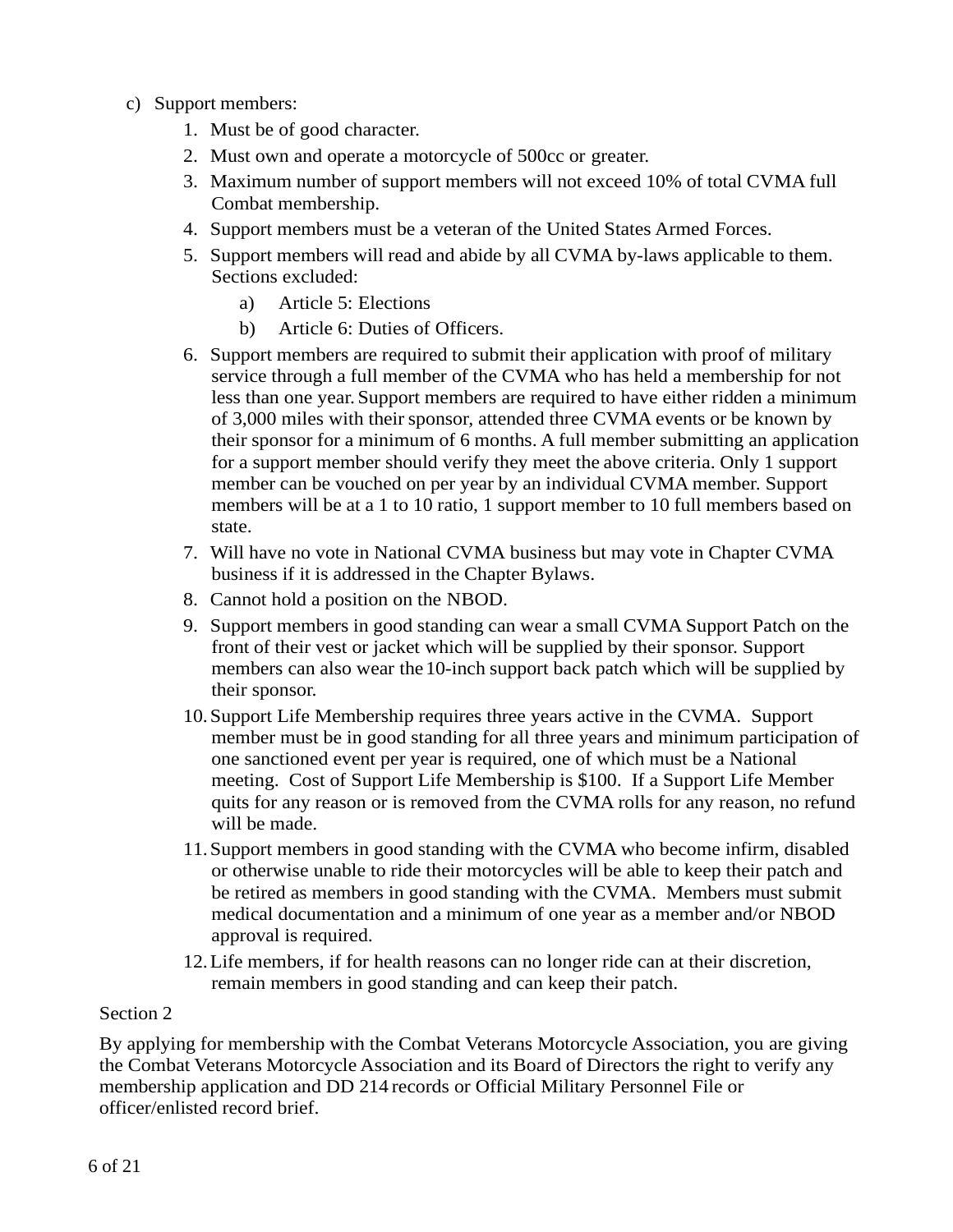Each member must attend a minimum of at least one (1) event hosted by the Combat Veterans Motorcycle Association per year. This requirement may be met by attending any one (1) of the following within the CVMA dues calendar year. Members not in compliance will have their status (via 201 file) annotated as "Not in Good Standing due to attendance".

- a) National, Regional or State sanctioned CVMA event.
- b) Any Chapter CVMA function, that includes the sponsoring CEB participation.

Any member that was deployed at any time during the year is exempt from meeting this requirement. Life Members and Medically Retired members are exempt from meeting this requirement.

Chapter unassigned members are also required to attend but must ensure that the State Representative is aware and able to document attendance at the event.

Chapter Officers are responsible for "looking after" their members and should make efforts to ensure all members are aware of this requirement and assist their membership attendance of one of these events.

This bylaw change will become effective starting July  $1<sup>st</sup>$ , 2017 and be measured on the CVMA dues calendar year from July 1 through June  $30<sup>th</sup>$  each year.

#### Section 4

All members must conduct themselves in a manner that is not an embarrassment to themselves, the Combat Veterans Motorcycle Association, or the United States of America.

- a) In the event of misconduct by any member, under the by-laws of the Combat Veterans Motorcycle Association, the Board of Directors possesses the right to revoke that member's membership. Misconduct is defined as failure to abide by the by-laws of the CombatVeterans Motorcycle Association and any organization that the Combat Veterans Motorcycle Association supports.
- b) Bringing dishonor upon the Combat Veterans Association in action, word(s), or deeds. Always remember WE ARE NOT, NOR DO WE CLAIM TO BE, A MOTORCYCLE CLUB! WE DO NOT HAVE COLORS! We do not prospect. We do have membership fees.

#### Section 5

All members must possess a valid motorcycle driver's license endorsed by their state as well as proof of insurance for their motorcycle.

#### Section 6

Any full member who is still a member of the Armed Forces of the USA who attends the previous year's Nationals, but cannot, because of Military deployment to a combat zone, attend the current year national meeting will be given credit for the National and will be authorized a rocker for the National patch that will read, for example, DEPLOYED 20XX.

#### **ARTICLE 4: MEMBERSHIPDUES**

#### Section 1

Membership dues shall be at such rate, schedule or formula as may from time to time be prescribed by the governing body of the association and approved by the general membership.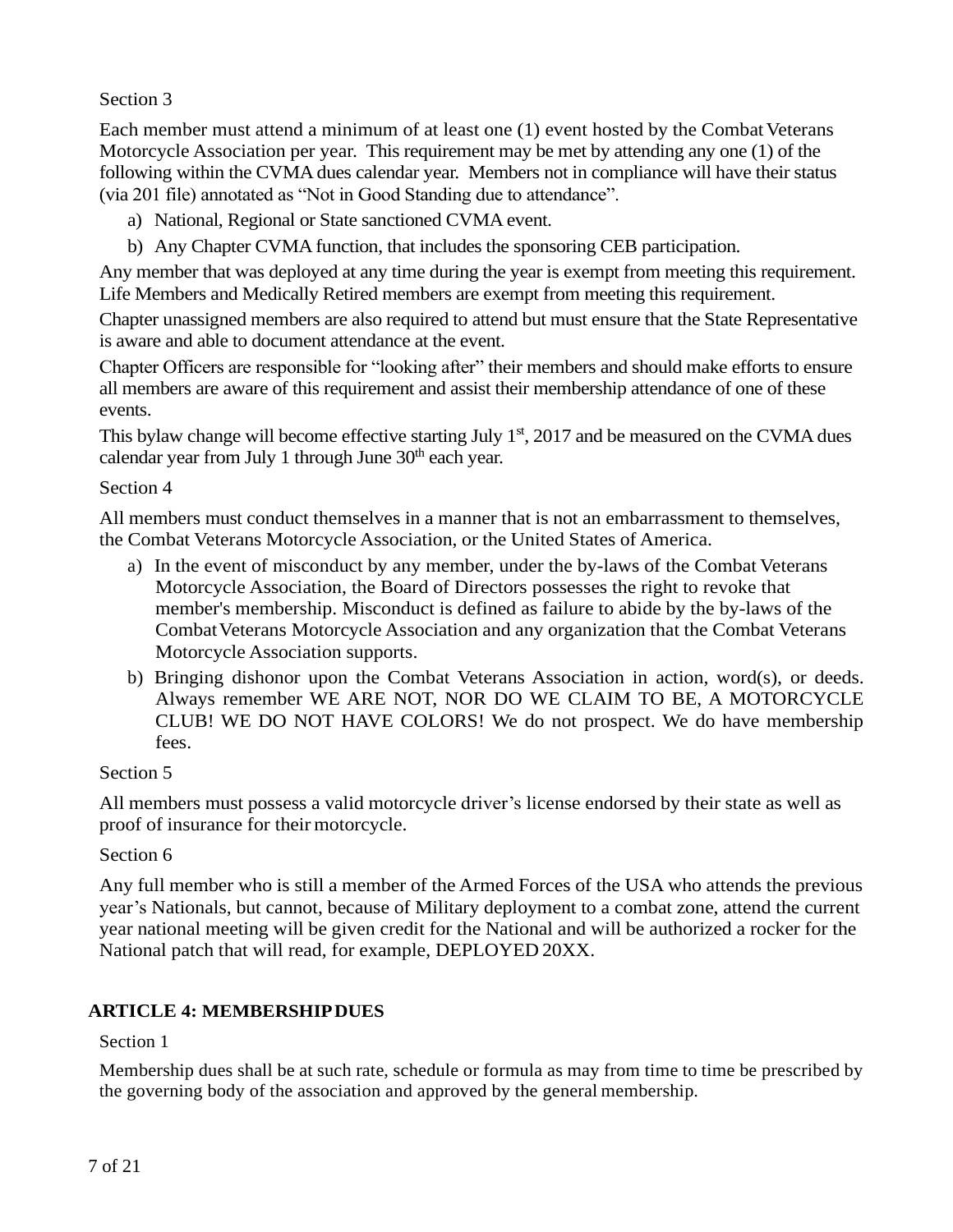The governing body of the association shall determine deadlines for payment of renewal membership dues.

#### Section 3

New, or current members requiring patches of the Combat Veterans Motorcycle Association will obtain them through their Chapter/State Quarter Master or State Representative at cost.

#### Section 4

Charter Members will not be required to pay annual dues and may wear the "45" patch distinguishing that they are an original starter member, or support member of the Combat Veterans Motorcycle Association.

#### Section 5

Chapters may collect local dues. A cap of \$20.00 annual chapter dues can be assessed. All national dues continue to go straight to national.

#### Section 6

The Benevolent Fund for CVMA members will be up to, but not to exceed, \$1,500.00 per incident. Chapters must help raise money on their own prior to applying for additional funds from the NBOD. Money given out will not be required to be given back. Chapters with a member in need can petition the NBOD through their Chain of Command for funds. 20% of membership dues will be set aside for the Benevolent Fund.

#### Section 7

Annual dues of \$20 will be assessed effective March 1, 2010 for all Full Members (Combat Veterans). Dues for CVMAmembers deployed in a war zone will be waived. Dues for all members must be received by June 30th of each year. Dues for all new members joining between January 1st and June 30th will be considered as paid in full for the balance of the current dues year and the following dues year. Dues for new members joining between July 1st and December 31st will be for the current dues year only.

Section 8

\$10.00 annual dues will be assessed by the CVMA Auxiliary Unit.

Section 9

\$10.00 annual dues will be assessed and a CVMA Support ID will be issued.

#### **ARTICLE 5: ELECTIONS**

#### Section 1

All nominees for any office must be active and in good standing in the association with a minimum of one (1) full year of CVMA membership, or a minimum of six months of CVMA membership if a member of one year or more does not elect to run for office. All nominees for the NBOD must be a member in good standing and have held a Chapter, State or Regional leadership position for a period of one (1) year. Retired members cannot hold a CVMA officer position. Chapter officers in newly formed chapters are excluded from the one-year requirement.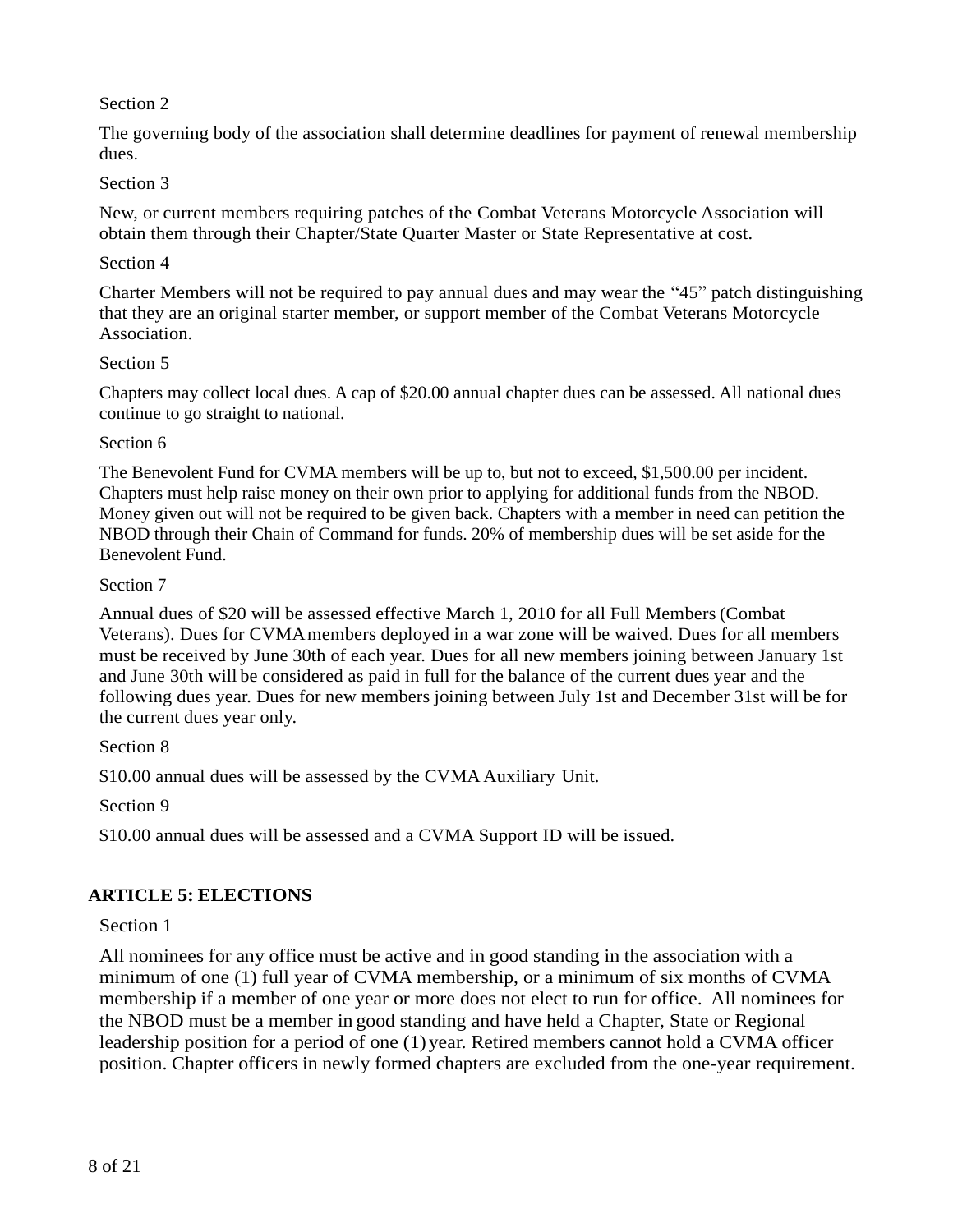All elected and or appointed officers and Board of Directors must remain active members in good standing for the duration of the term while in office.

#### Section 3

All national officers are to be nominated and elected at the CVMA National meeting and will assume office within 60 days of the election and hold that office for 36 months or until their successors are duly qualified. Consecutive terms are permitted.

#### Section 4

Nominations and elections to the NBOD must be made at the CVMA national meeting. No NBOD Officer will be elected with less than a majority of votes cast in an election. In elections for NBOD positions where there are more than two candidates, where no single candidate receives a majority of votes, the two candidates who receive the most votes will compete in a runoff election. The President will vote only in the event of a tie.

#### Section 5

NBOD members will be considered for re-election in the following order, President / Secretary, VP/ Treasurer, SGT at Arms / PR. Should any elected Officer resign or be removed from the NBOD for any reason, the NBOD has the authority to replace the officer, as an interim, until the next National meeting, at which time the position will be open for election for the remaining period. Nominations for the interim officer will be elicited from the Regional and State Representatives.

#### Section 6

Candidates for National Board of Directors office, Regional office and State office must declare their intentions a minimum of 90 days prior to the designated election date unless the election is to fill a vacated position due to a previous election.

#### Section 7

No member may serve more than two (2) full terms, or a total of eight (8) years, in any one position on the National Board of Directors. This does not preclude a change in position, i.e., NSEC to NSAA, NVP to NPRES, etc.

#### Section 8

No member may serve more than a total of ten (10) years on the National Board of Directors.

#### **ARTICLE 6: DUTIES OFOFFICERS**

#### Section 1

The CVMA National President (NPRES) will preside over all meetings of the association; serve as Chairman of the National Board of Directors (NBOD), act as executive officer member of all committees, issue the call for regular and special NBOD meetings, schedule regular elections, and be sure they are held IAW this constitution, and carry out the directives of the NBOD.

#### Section 2

The National Vice-President (NVP) will perform all duties of the President in his absence and all duties assigned by the NBOD.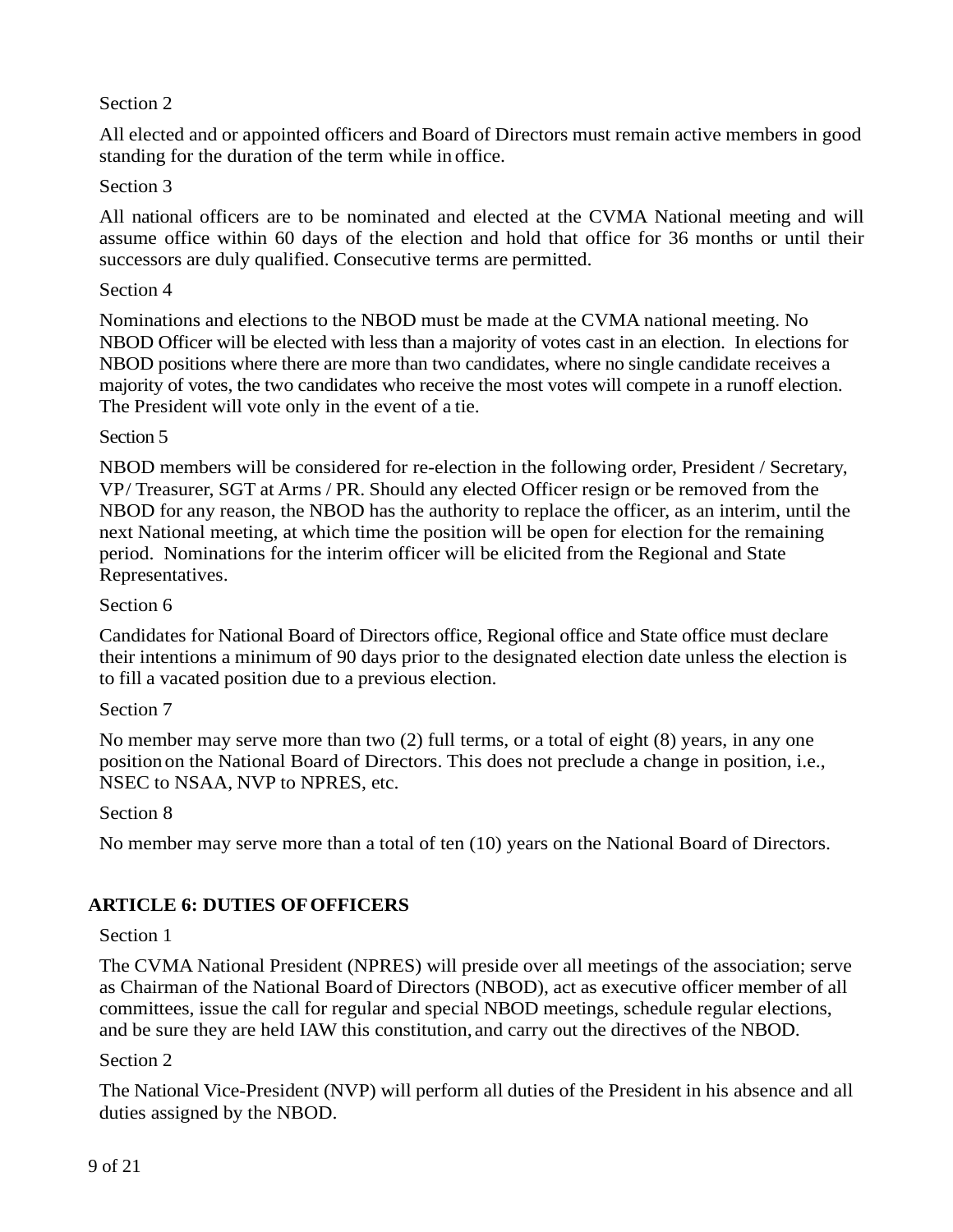The National Secretary (NSEC) shall keep minutes of the NBOD and general membership meetings. The NSECshall provide copies of minutes to NBOD members and State representatives within sixty days of meeting. The NSEC will also receive and process all applications for CVMA membership following rules set forth by the membership for applicant qualifications. The NSEC will assume all duties assigned to office by the NBOD.

#### Section 4

The National Treasurer (NTRES) will collect dues and other forms of income due to the association, maintain the accounting books, make payments from the associations funds when so ordered by the NBOD, sign all associations checks (along with another officer's signature) and make regular reports of the associations financial status to the Board of Directors and the general membership and all duties assigned by the NBOD.

#### Section 5

The National Public Relations Officer (NPRO) will oversee all the Combat Veterans Motorcycle Associations publicity, in conjunction with and approved by the association's NBOD. Duties will include; Historian, pictures, newspaper articles, TV and radio announcements the associations web site and all duties assigned by the NBOD.

#### Section 6

The National Sergeant at Arms (NSAA) will; maintain order during CVMA meetings; is responsible to check member ID cards before each national meeting; is the NBOD Point of Contact for all discipline issues; assume all duties assigned by the NBOD.

#### Section 7

The National Board of Directors (NBOD):

- a) Constitutes the Executive Board of the Association.
- b) Is comprised of the NPRES, NVP, NSEC, NTRES, NPRO and NSAA.
- c) Is responsible for the execution, through its officers, of the authorized policies.
- d) By majority votes, fills vacancies in any office of the NBOD.
- e) Submits to the association, meetings and recommendations affecting the policies of the association which have been previously approved.

#### Section 8

Regional Representatives:

- a) Will be elected by the members of their region.
- b) Required prior service as a Chapter Officer or State Representative.
- c) Will serve a term of three years, and can be re-elected.
- d) Will not hold another Officer position in the CVMA.
- e) Serves as member of the Bylaws Committee.
- f) Mediates disputes between States and/or Chapters.
- g) Compiles and verifies chapter population and delegate information for all chapters in Region.
- h) Regional Representatives' primary duty will be to enforce the CVMA bylaws.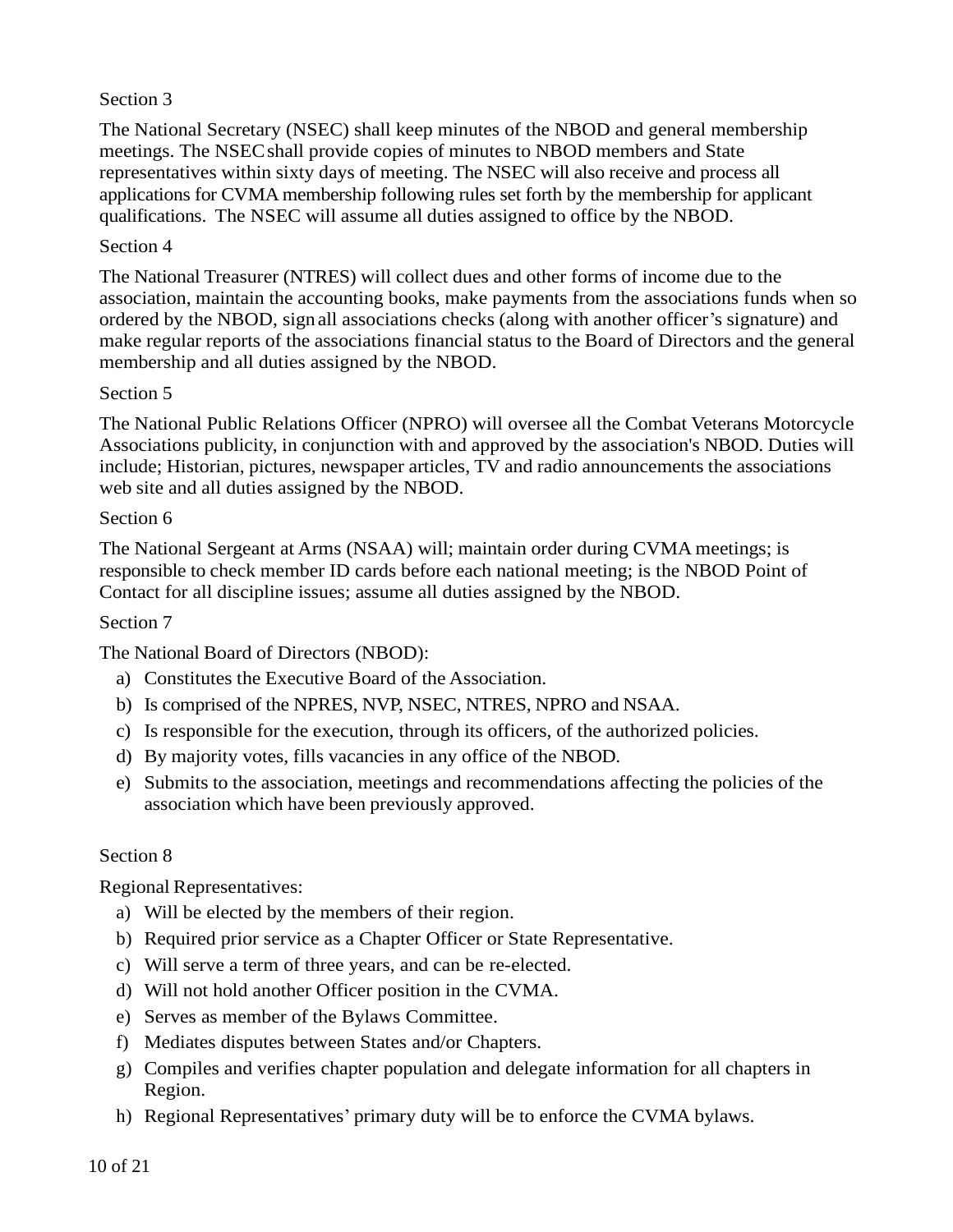- i) In the event the position becomes vacant for any reason, the NBOD will appoint an Interim Regional Rep after receiving guidance from the State Representatives within that region, to complete the original term.
- j) Regions:
	- 1. Alabama, Georgia, Mississippi, South Carolina, Florida.
	- 2. District of Columbia, Kentucky, Maryland, North Carolina, Tennessee, Virginia, West Virginia.
	- 3. Connecticut, Delaware, Maine, Massachusetts, New Hampshire, New Jersey, New York, Pennsylvania, Rhode Island, Vermont.
	- 4. Illinois, Indiana, Michigan, Minnesota, Ohio, Wisconsin.
	- 5. Arkansas, Louisiana, Oklahoma, Texas
	- 6. Iowa, Kansas, Missouri, Nebraska.
	- 7. Montana, North Dakota, South Dakota, Wyoming.
	- 8. Arizona, Colorado, New Mexico, Utah.
	- 9. California, Hawaii, Nevada.
	- 10. Alaska, Idaho, Oregon, Washington.
	- 11. Germany, Korea, Overseas Theater.
- k) No member may serve more than two (2) full terms, for a total of eight (8) years.

- a) State Representatives:
	- 1. Will be elected by the full members of their respective state.
	- 2. Nominees must be active and in good standing with a minimum of two (2) full years CVMA membership.
	- 3. Term of office shall be three (3) years.
	- 4. The State Representative is over their State's Chapter Commander(s).
	- 5. Responsibilities:
		- a) Enforce CVMA Bylaws.
		- b) Watch over their membership.
		- c) Review applications for CVMA membership and forward same to NBOD.
	- 6. State Representatives can dismiss or discipline unruly members with NBOD approval. State Representatives can suspend unruly members for up to six (6) months, with the majority approval of the member's local Chapter's elected Officers.
	- 7. While serving suspension:
		- a) The suspended member is prohibited from attending CVMA functions/meetings.
		- b) The suspended member is prohibited from wearing his/her CVMA Back patch.
		- c) The suspended member is prohibited from voting at local or National CVMA elections.
		- d) The suspended member is prohibited from holding a CVMA Officer position.
	- 8. A suspended member will have seven (7) days to appeal his/her suspension. Such an appeal shall be in writing and directed to the appropriate Regional Representative via the State Representative.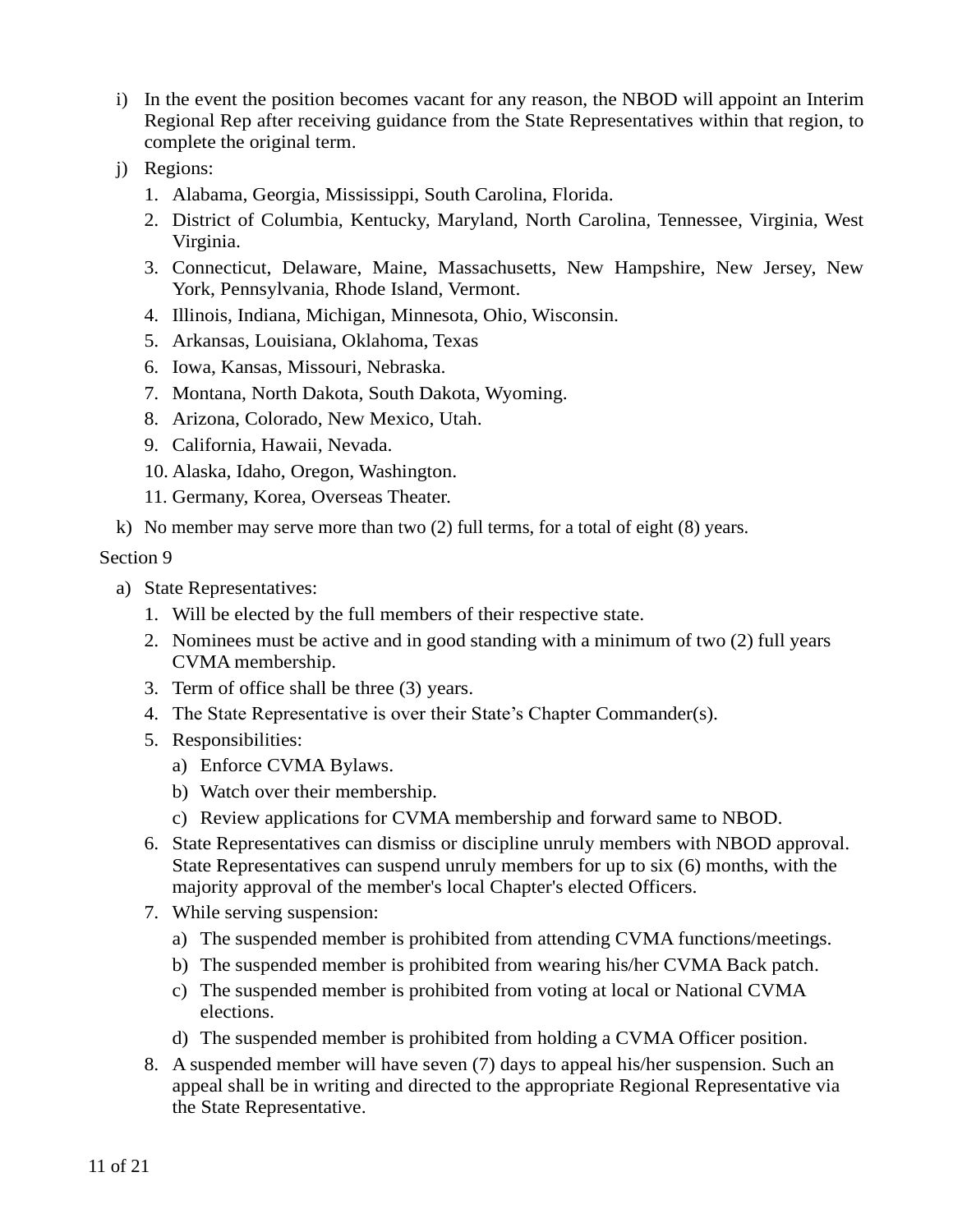- 9. In the event the position becomes vacant for any reason, the Regional Representative will appoint an Interim State Representative, after receiving guidance from the Chapter Commander(s) within that state, to complete the original term.
- 10. Newly elected State Representatives must have prior service as a chapter officer.
- b) State Sergeant at Arms:
	- 1. Shall be elected by the full members of their respective state.
	- 2. Term of office will be three years.
	- 3. Responsibilities:
		- a) Will maintain order during any multi chapter meeting called to order by the State Representative.
		- b) Will assist the State Representative with duties as directed/requested by the State Representative.
		- c) Investigate CVMA Bylaw and Policy issues involving State members as directed by the State Representative.
		- d) Provide assistance and mentorship to Chapter SAAs when requested.
	- 4. This position is not mandatory or required for every state but provides an additional tool for the states that want or feel the need for this position.

NBOD members may not hold the position of Regional Representative, State Representative or Chapter Officer while serving on the NBOD.

#### Section 11

#### NBOD

- a) The NBOD is responsible for implementing overall policy and direction of the association. The NBOD is responsible for day-to-day operations of the association and shall make decisions as necessary to maintain the association's viability and order. At the NBOD's discretion, they may delegate responsibility of implementing policy operations to the State Representatives and Regional/Area Reps when necessary.
- b) NBOD will draft policy letters to cover day-to-day operations. These policy letters will be submitted to the Regional Representatives and State Representatives for review. Once approved by the NBOD, they will remain in force for a period of 18 months unless incorporated in the bylaws. After this period, they will expire and not be valid. Upon NBOD approval, each policy letter will be printed with an expiration date (NTE 18 months).

#### Section 12

The National Chaplain (NCHAP) will be appointed by, and serve at the pleasure of, the NBOD, to provide spiritual guidance to the CVMA membership. NCHAP will perform the Invocation at the National Meeting; attend all board meetings when required by the NBOD; administer the Alpha Omega Chapter; develop and administer the Regional Chaplaincy Program. The NCHAP is a non-voting, advisory position. No member may serve more than eight (8) years as the NCHAP, nor may the NCHAP hold any other officer position while assigned, e.g. Region Representative, State Representative or any chapter officer position.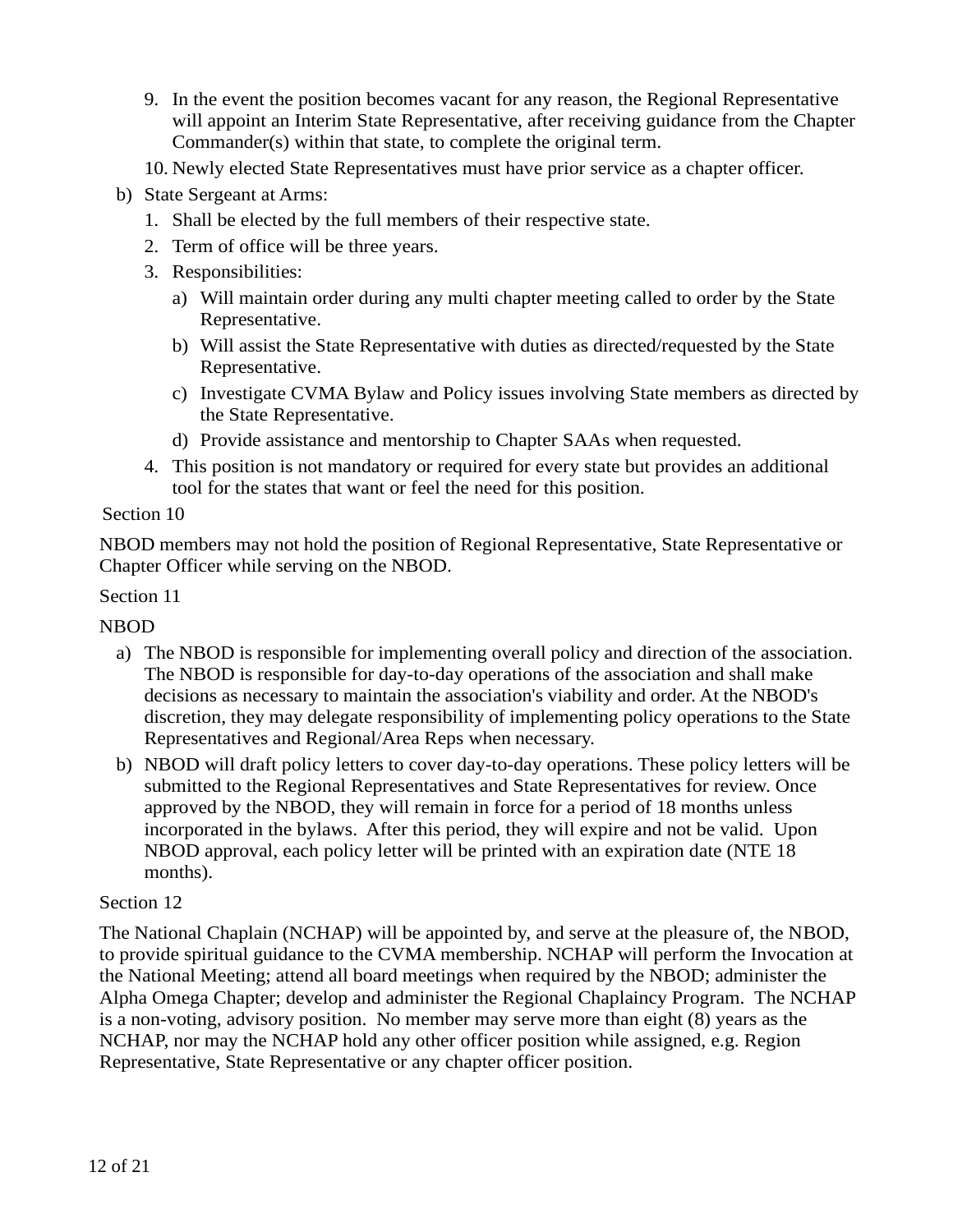#### **ARTICLE 7: MEETINGS**

Section 1

A quorum of conducting business shall be those present at any givenmeeting.

Section 2

Special membership meetings and special Board of Directors meetings can be called by the President or two active members.

#### Section 3

Roberts Rule of Order will be applied during meetings to affect parliamentary procedures, unless otherwise amended and provided for in the bylaws. President will appoint a member of the NBOD to serve additional duty as parliamentarian.

#### Section 4

- a) The awarding of National Meetings will be based on a rotating, regional assignment in accordance with Annex A to these bylaws. Only Regions within the United States of America are included in this rotation.
- b) The Region Representative will send an e-mail to their States' Representatives calling for location nominations. State Representatives will forward the e-mail to their chapters' officers, and carbon copy (CC) the Region Representative on the e-mail. Each Chapter Commander or Chapter Secretary will forward the e-mail to the entire Chapter membership, and CC the State Representative on the e-mail. Chapter members will be given no less than 90 days to submit their recommendations back up the Chain of Command (CoC) to the Region Representative.
- c) After the Region Representative has compiled the entire list of recommendations, he/she will send the total list back down the CoC, using the above method, calling for a vote. All members of the host region will be given a minimum of 90 days to vote on the location from those submitted. Votes will be tallied by the State Representatives and sent back to the Region Representative. Once finalized the Region Representative will inform the NBOD of the results.
- d) The Region must accept or decline their rotation NLT the National Meeting four calendar years prior to their rotation year. (i.e. the 2022 National Meeting must be accepted or declined at the 2018 National Meeting)
- e) Regions will disclose only the city and state of the National Meeting two and three years in advance during the National Meeting. (i.e. 2020 and 2021 will be announced at the 2018 National Meeting).
- f) The next year's National Meeting location and dates will be announced at the current year's National Meeting. The National Convention Committee will have a written contract with every reserved hotel that they will accept no reservation any earlier than two weeks following the end of the current year's National Meeting. The NPRO will send a CVMA wide e-mail to all members prior to the date reservations will be accepted.
- g) In the event a region chooses not to host; they will move to the end of the rotation and the next region in order will become eligible to host.
- h) When a region hosts a National Meeting, they will move to the bottom of the rotation list.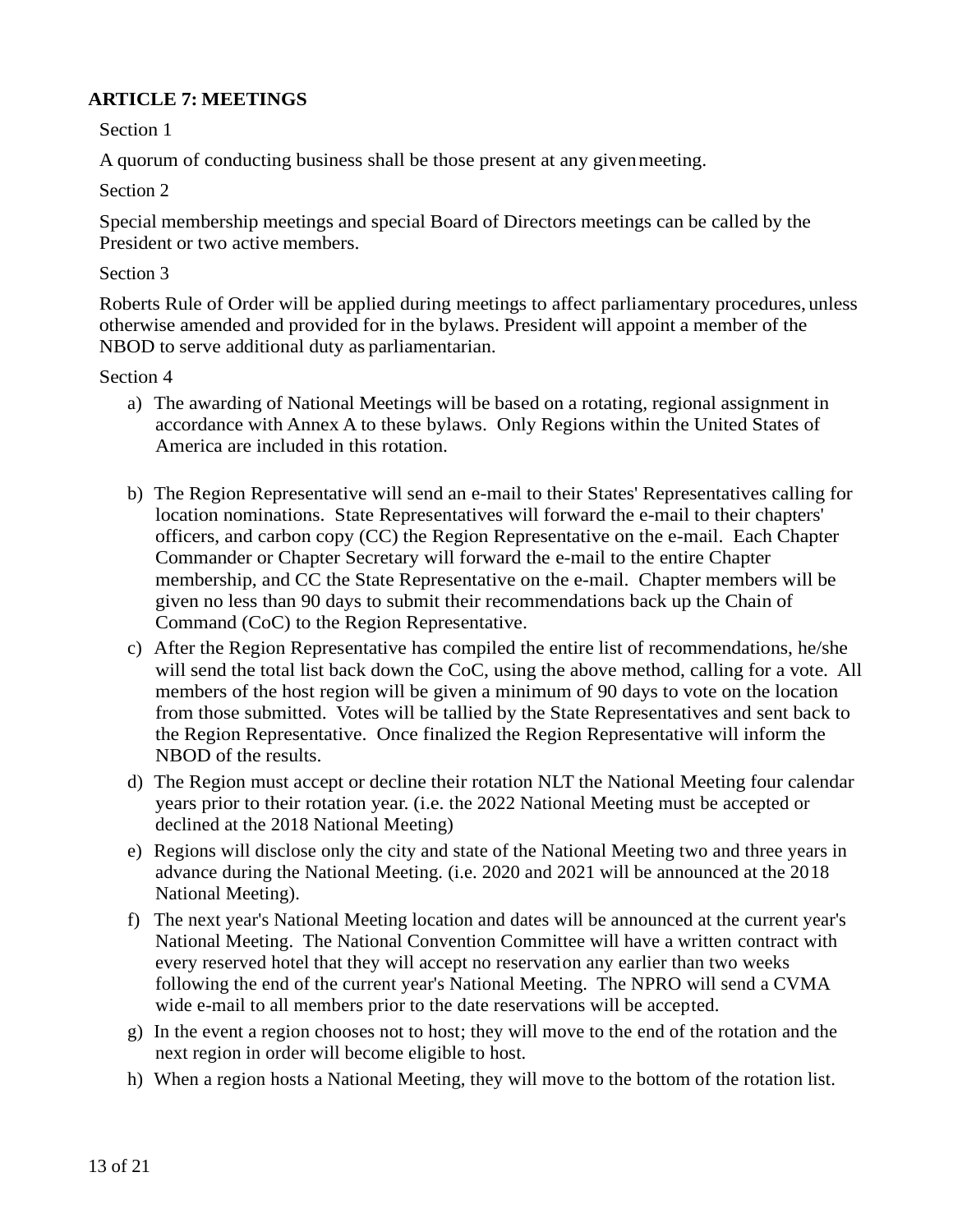The NBOD shall submit to the membership an agenda for the National Meeting no later than thirty30 days prior to the National Meeting. This shall include the day/time for meetings of Chapter Commanders, State Representatives, Regional Representatives, Auxiliary, Delegates, General Membership, and any other meeting that may be scheduled during the National Meeting.

#### **ARTICLE 8: DELEGATIONS**

Delegations will be appointed by the President, but are subject to the approval of the Board of Directors, to represent the association at any convention, meeting, rally, or other assembly that may be deemed necessary, and all delegations are authorized to exercise only those powers specifically vested in them by the Board of Directors.

#### **ARTICLE 9: AMENDMENTS**

Section 1

Amendments, when ratified by two-thirds (2/3) of the delegates present and casting a vote at a CVMA National Convention, will become effective on the first day of the month following the National Convention in which they were ratified unless a time frame is otherwise specified.

Section 2: Bylaws Amendment procedure:

- a) When any chapter or member at large desires to seek a national vote to change the bylaws of this association, they must complete the **"BYLAW CHANGE PROPOSAL"** and submit through the State Representative to the Bylaws Committee. Bylaw change proposal form located in ANNEX B "Bylaws Forms"
- b) Time line for Amendment Procedure:
- c) July 1 through October 31:
	- 1. All proposals must be submitted using the bylaws change proposal form.
	- 2. Full Members submit their bylaw change proposals to their local chapter for discussion and review. Members-at-Large (those in states without chapters) will submit individual proposals to their respective State Reps.
	- 3. During this time frame, local chapters discuss the proposal(s) and decide whether to support the change or not.
	- 4. If the proposal is supported by the chapter membership, the proposal is signed by the chapter commander and submitted to the State Rep before November 1<sup>st</sup>.
- d) November 1 through November 15:
	- 1. State Representatives review completed proposals.
	- 2. Sign off on the proposals that are correct to form.
	- 3. Proposals are sent to the Bylaws Committee by November  $15<sup>th</sup>$ .
- e) November 16 through February 28: Bylaws Committee.
- f) March  $1 15$ :
	- 1. National Secretary will communicate the Bylaws Committee submission to the rest of the NBOD, and assign the proposals a place on the next scheduled national meetingagenda.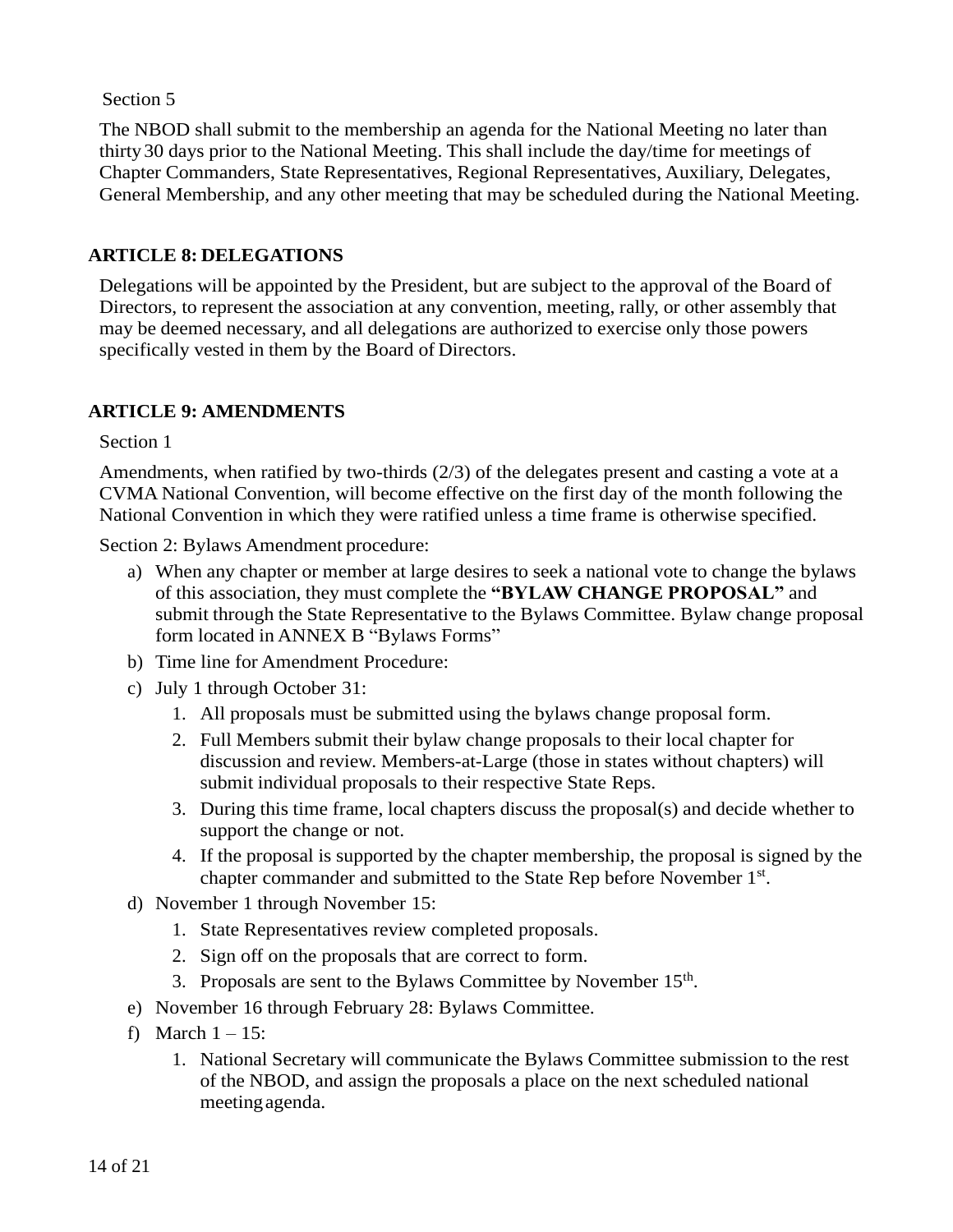- 2. Send the agenda's bylaw change proposals to the State Representatives and Chapter commanders.
- g) March 16 to National Meeting:
	- 1. Chapters will circulate bylaw change proposals to FMs and schedule meetings for a determination of membership support for the proposals.
	- 2. State Representatives will circulate the proposals to the members-at-large.
	- 3. Chapters will report the results of the chapter voting to the state representatives.
	- 4. State representatives will translate the results of the voting into delegate voting basedon membership in the chapters.
	- 5. State representatives will indicate to the national secretary who the delegates and alternates are prior to the national meeting.

#### Section 3:

Bylaws Committee

- a) Members of the Bylaws Committee consists of the Regional Representatives and five (5) Full members appointed by the National President.
- b) Responsibilities:
	- 1. Receive, review, correct, clarify, and consolidate bylaw change proposals.
		- a) Shall arrange proposals in order according to Article, Section, Subsection.
		- b) Shall check proposals for conflicts with CVMA principles, language, grammar, alignment with proper By-Law article/section/subsection, and redundancy.
		- c) When necessary, discuss with the proposal's Point-of-Contact such areas needing clarity, intent, consolidation with other proposals, etc.
		- d) When more than 20 proposals qualify to form, reduce the number to the 20 most supported or useful proposals.
		- e) Provide such comments as the Committee believes useful for the membership. Such comments shall be attached to the proposal as "Bylaws Committee Comments" and can be in support, recommending disapproval or no comment and a reason for the position taken.
		- f) All proposals denied, postponed, consolidated or changed will require such decision to be communicated to the Point-of-Contact for the proposal.
		- g) Submit the 20 or fewer qualifying proposals to the National Secretary for inclusion in the Agenda for the next National Meeting.
	- 2. Grammatical, term, redundancy, and clarification revisions to the Bylaws. These changes are authorized to be made if they do not cause affect to the intentions of the section of the Bylaws. These changes will be included as an addendum to be voted on at chapter level and approved/denied during the Delegate Meeting but will not count against the 20 annual bylaw change proposals.
- c) Proposals for amendments to bylaws may be submitted to the general membership meeting for consideration for a maximum of two consecutive years. If the proposal is denied fortwo consecutive National Meetings, it shall not be placed on the agenda again unless one ofthe following criteria is met:
	- 1. A two-year time limit has elapsed.
	- 2. The NBOD approves the item for placement on the agenda.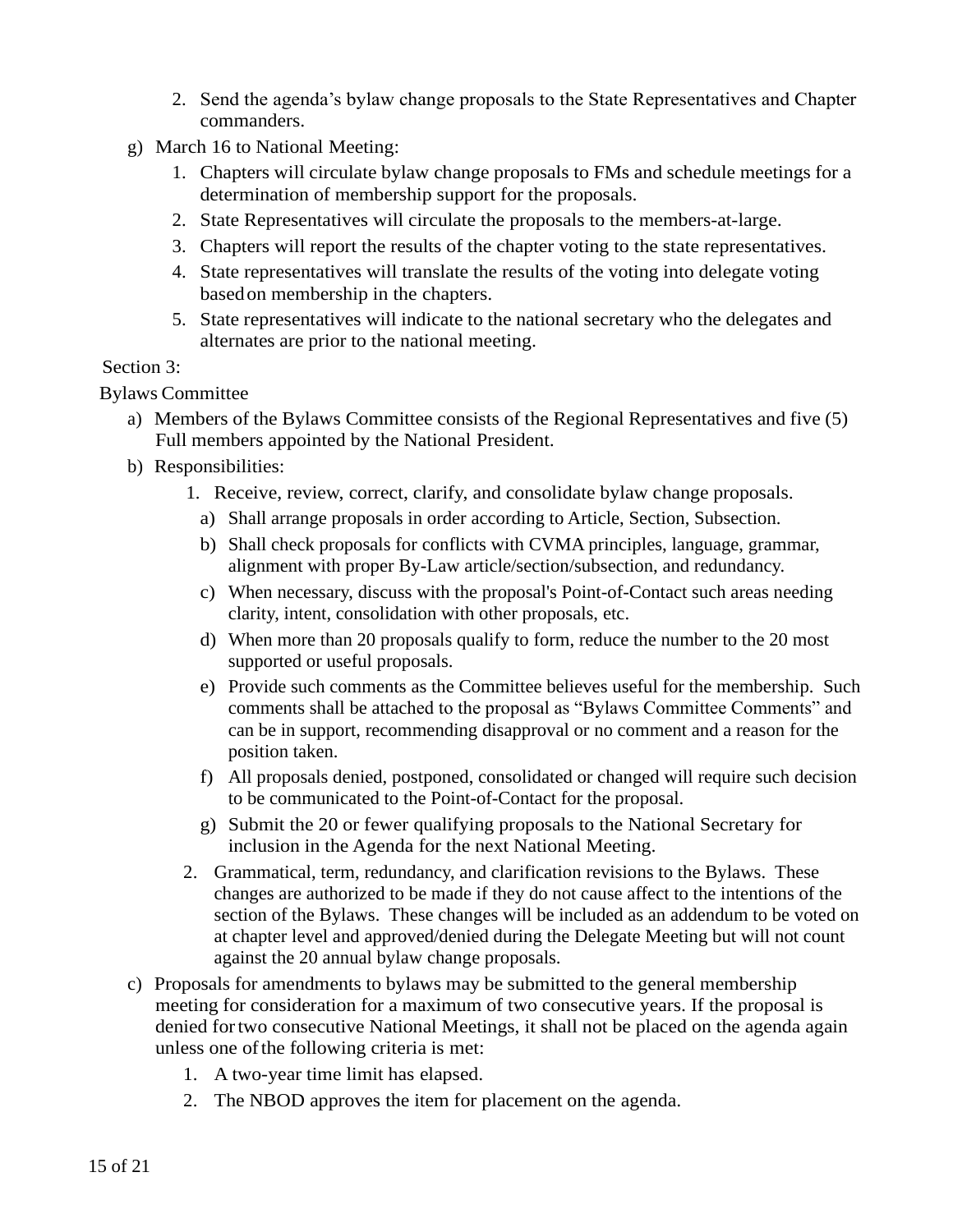#### Section 4:

Delegates

- a) State Representative will have one delegate vote.
- b) Chapters will have delegate votes based on chapter membership.
- c) One delegate vote per 15 full members.
- d) Delegate count will be by chapter not state.
- e) Delegate votes will be used for National BylawAmendments.
- f) Delegates must be present at the National Meeting to vote.

#### **ARTICLE 10: STATE CHAPTERS**

Section 1

State chapters require a minimum of 15 members.

Section 2

Initial State chapters are based on when they were recognized; KY being chapter one, MA chapter two, etc. Subsequent chapters within the same state shall be numbered in accordance to their initial recognition as a full chapter within that state. Example Kentucky Chapter is KY Chapter 1-1; the next full chapter will be KY Chapter 1-2.

Section 3

Chapters should not be located closer than a 1-hour ride from a previously established Chapter within the same state unless approved by the State Representative and/or NBOD.

Section 4

The Chapter members will elect all Chapter Officers. The State Representative would be over the Chapter Commander.

Section 5

Chapter Commanders within the state are equal in "rank" regardless of chapter recognition dates.

Section 6

Detachments are sponsored by and accountable to a state chapter.

- a) The Detachment members will elect the Detachment Commander.
- b) State Chapter Commander is over the Detachment Commander.
- c) Detachments require a minimum of 8 members.
- d) Detachments may apply for Chapter status provided they meet Chapter guidelines. (see Article 10 Sections 1-5).

#### Section 7

Every chapter, at a minimum, needs to be incorporated. Each chapter that has their own runs and checking account will stand as an individual entity and will be responsible for their own audit. Each chapter or sub chapter, at their discretion can apply for tax exempt 501(c) status and will be responsible to file their own tax forms to the State and Federal Government.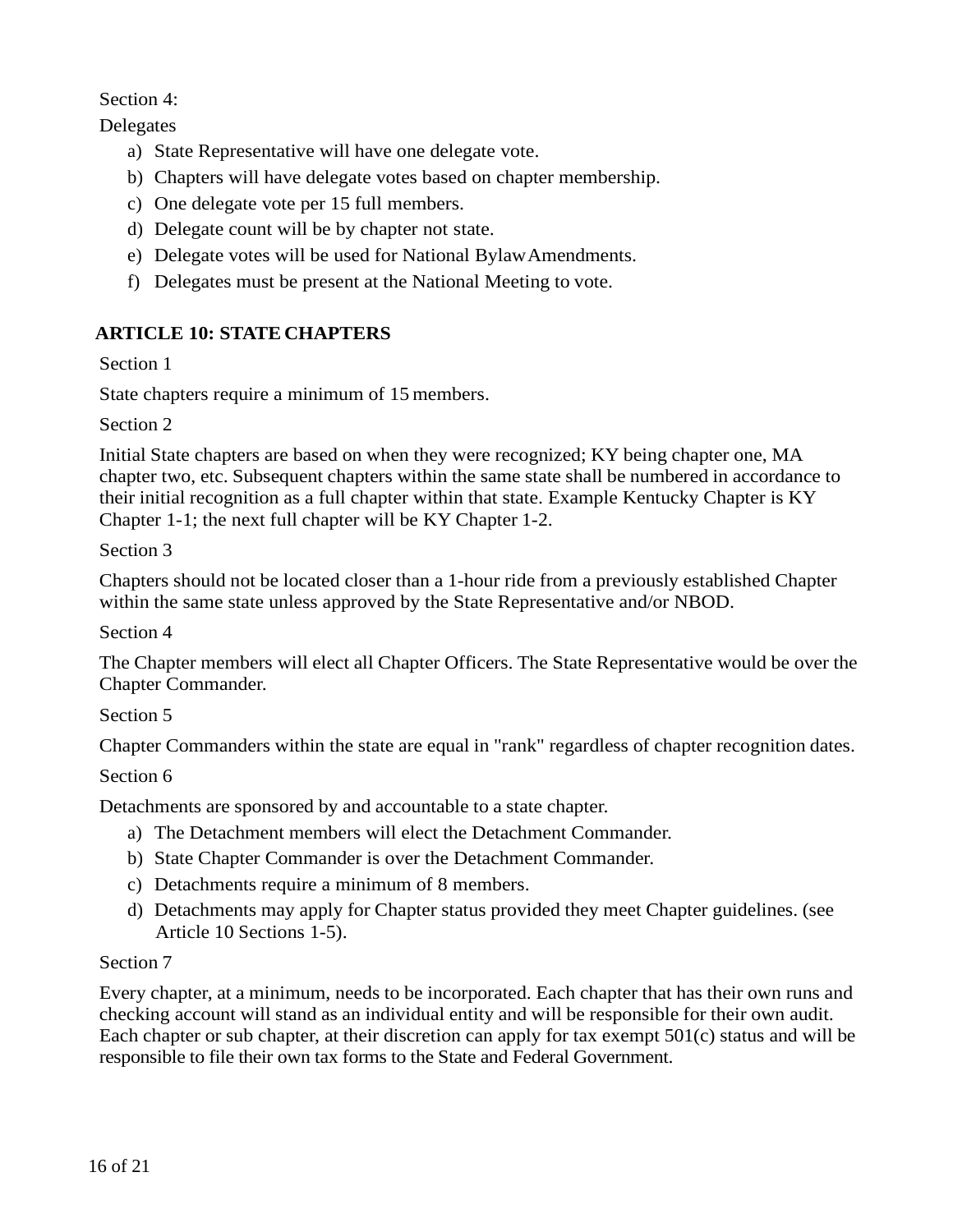The NBOD is the final authority in disbanding a chapter or dismissing a chapter member. The NBOD has the authority to assemble an investigative committee to investigate any incidents involving either a chapter or chapter member.

Section 9.

Chapters may allow deployed military members to vote for chapter officers via e-mail directly to the secretary provided such is included in the chapter bylaws.

> Brad Berglund National Secretary Combat Veteran Motorcycle Association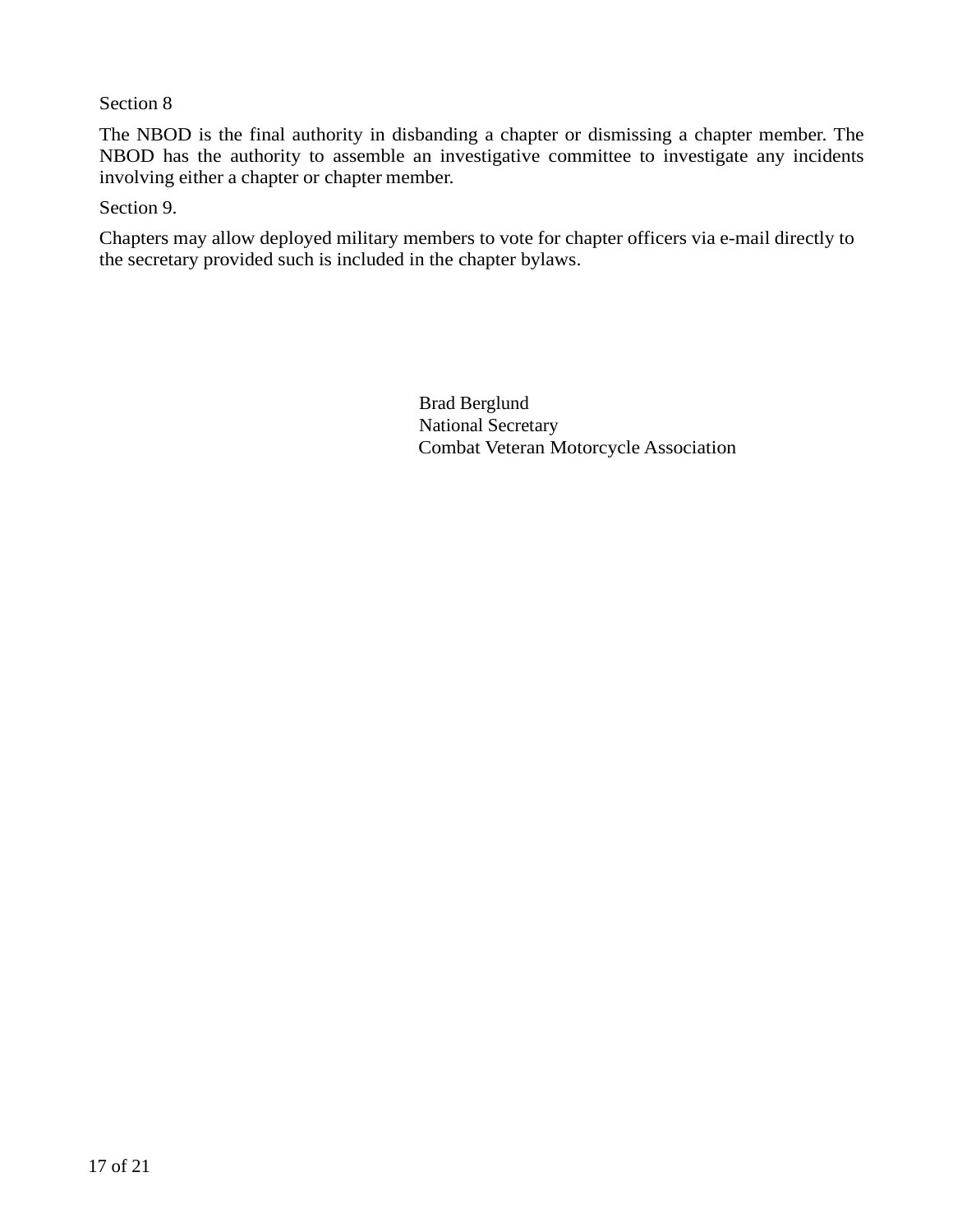**ANNEX A** (see reference in Article 7, Section 4) 2020 – Region 1, Jacksonville, FL 2021 – Region 7 2022 – Region 2

The regional rotation is realigned starting in 2023. The new order is:

2023 – Region 8 2024 – Region 4 2025 – Region 9 2026 – Region 3 2027 – Region 6 2028 – Region 10 2029 – Region 5 2030 – Region 1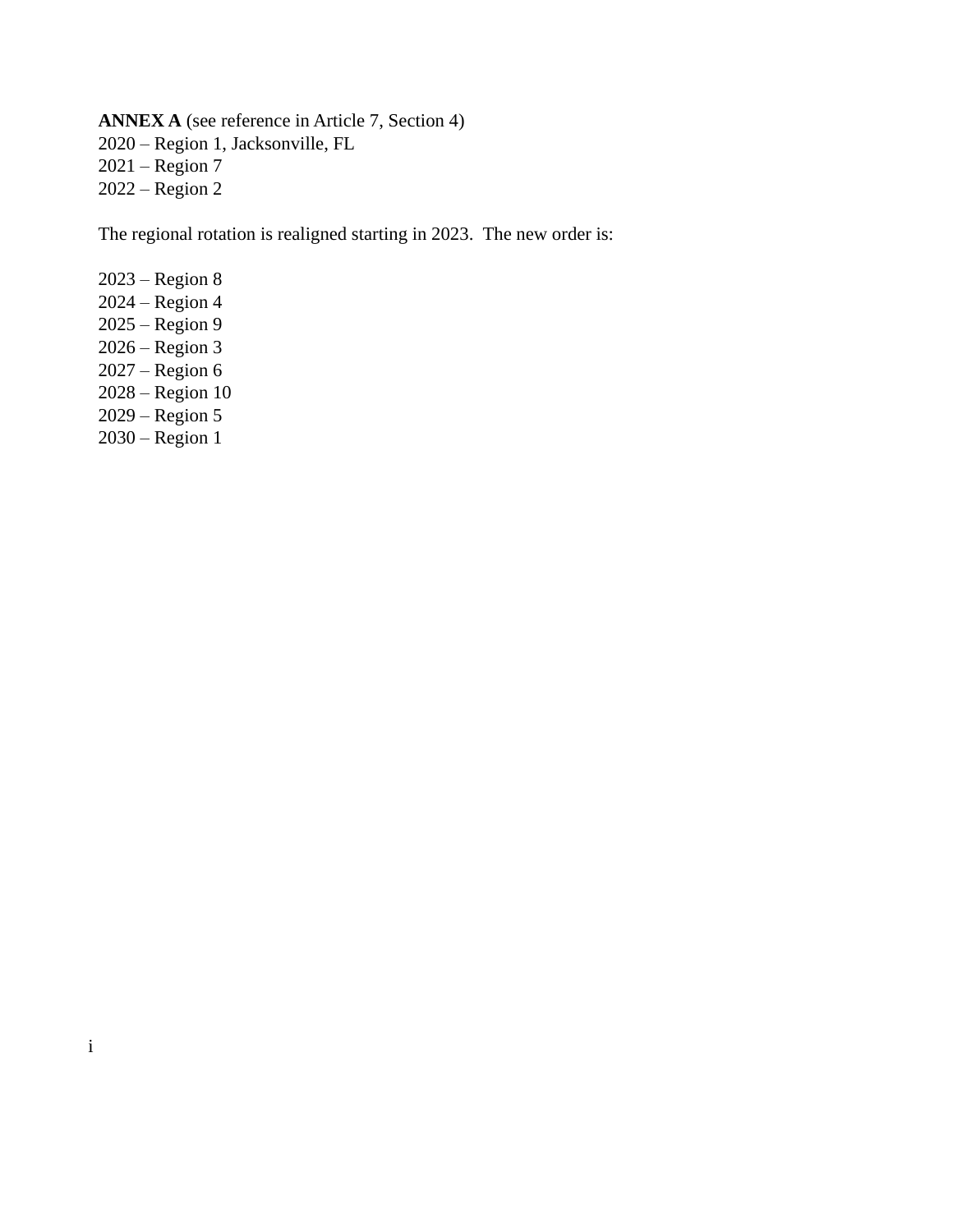ANNEX B (see reference in Article 9 Section 2)

### **COMBAT VETERANS MOTORCYCLEASSOCIATION**

#### **BYLAW CHANGE PROPOSAL FORMINSTRUCTIONS**

When any chapter or member at large desires to seek a national vote to change the bylaws of this association, they must complete the **"BYLAW CHANGE PROPOSAL FORM"** and submit through the State Rep to the Bylaws Committee.

The proposal shall include the following:

- 1. Name and number of State, and proponent name and number proposing the change.
- 2. The point-of-contact person who will address questions concerning proposal.
- 3. Email address for the point-of-contact listed in #2.
- 4. Phone number of the point-of-contact.
- 5. Check if proposal is to amend or delete an existing portion of current bylaws of the Association, or add a new article/section/subsection to existing bylaws.
- 6. Specify which Article, Section and Subsection is being amended, deleted, or added.
- 7. Specify the Article, Section and/or Subsection affected by proposal as currently written per the latest updated version of the National By-Laws.
- 8. Print the proposed wording as it is to be considered. All text to be deleted shall be shown by means of strikethrough, e.g. *must be 5'6" tall*. Added text should be shown underlined, e.g. *motorcycle make isn't relevant*.
- 9. Print a clear and simple reason/justification as to why the proposal is needed and should be considered by the national membership for adoption. Use additional sheet(s) if necessary to fully explain.
- 10. Chapter Commander will sign off that proposal has been presented, discussed and approved by the Chapter submitting.
- 11. State Rep will sign off that proposal has been presented, discussed and meets the criteria to submit to the Bylaws Committee.
- 12. The Bylaws Committee will communicate with the point-of-contact if clarification is necessary on the change or intent of the change. They may choose to consolidate different proposals, postpone or reject a proposal but they must record their action and in a report to the NBODand the membership at the following national meeting, indicate how many proposals were considered, consolidated, postponed and/or rejected. If a proposal is rejected or returned to the proponent, an explanation of committee action will accompany the response.

The CVMA National Secretary will document the vote tally, if proposal is approved or fails, and date of vote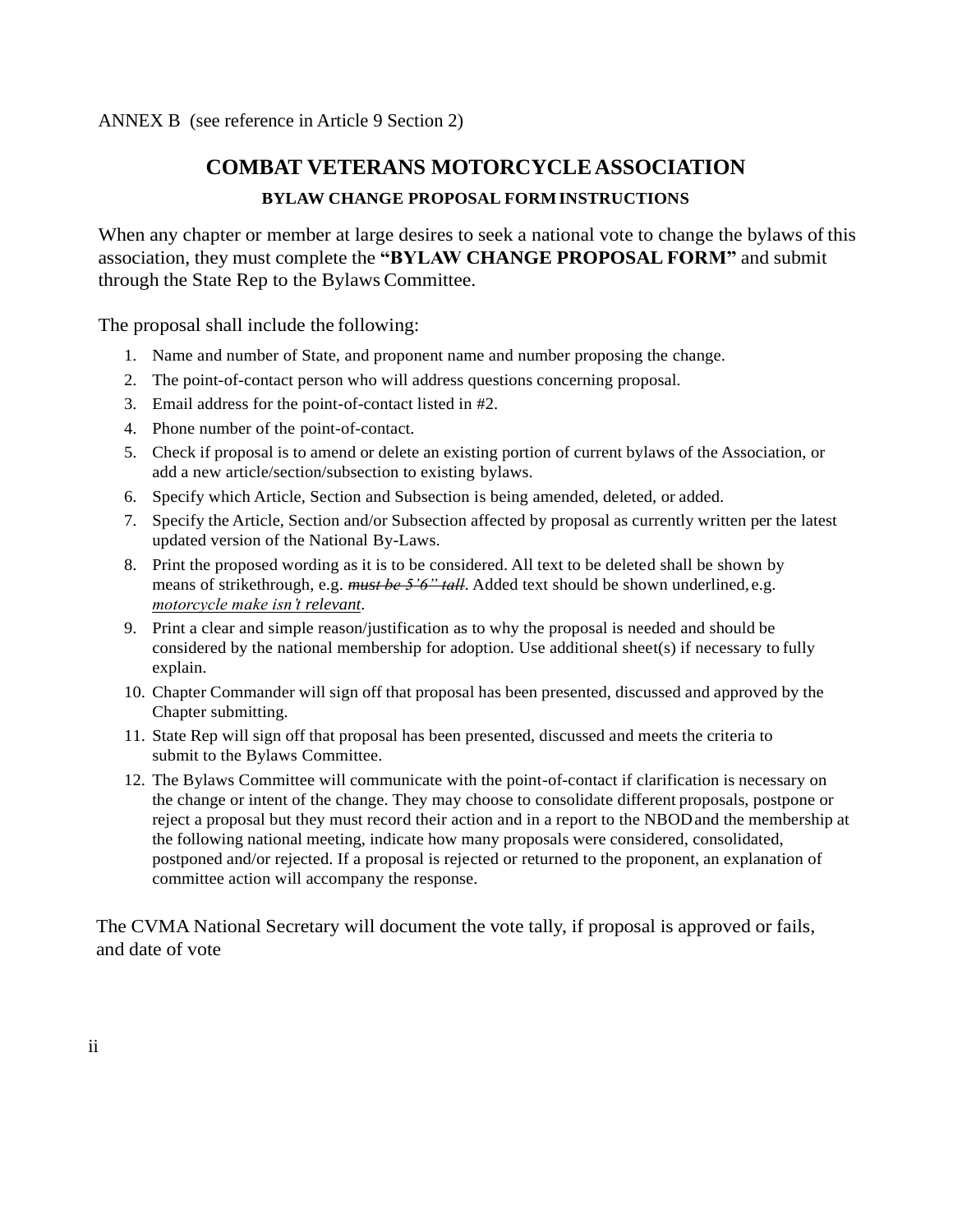

# **COMBAT VETERANS MOTORCYCLE ASSOCIATION®**



| Name & # of Chapter or Member Submitting :              | <b>Contact Person:</b>                                            |  |  |  |
|---------------------------------------------------------|-------------------------------------------------------------------|--|--|--|
| <b>Email Address:</b>                                   | <b>Contact Telephone #</b>                                        |  |  |  |
| This request to change the bylaws does the following:   | Indicate which Article(s), Sections and Subsections are affected: |  |  |  |
| <b>Delete</b><br><b>Amend</b><br>Add                    | <b>Article</b><br><b>Section</b><br><b>Subsection</b>             |  |  |  |
| <b>Changes shown here</b><br>See attached               |                                                                   |  |  |  |
|                                                         |                                                                   |  |  |  |
|                                                         |                                                                   |  |  |  |
|                                                         |                                                                   |  |  |  |
|                                                         |                                                                   |  |  |  |
|                                                         |                                                                   |  |  |  |
|                                                         |                                                                   |  |  |  |
| Justification for change shown here                     | See attached                                                      |  |  |  |
|                                                         |                                                                   |  |  |  |
|                                                         |                                                                   |  |  |  |
|                                                         |                                                                   |  |  |  |
| <b>Chapter Endorsement:</b>                             | By Chapter Officer: Indicate name & position                      |  |  |  |
| Chapter #                                               |                                                                   |  |  |  |
|                                                         |                                                                   |  |  |  |
| <b>State Rep. Name &amp; Signature:</b>                 |                                                                   |  |  |  |
| BYLAWS COMMITTEE ACTION: FORWARD __ TABLE ___ RETURN___ |                                                                   |  |  |  |
| MEMBERSHIP ACTION: APPROVE: ______ DISAPPROVE: ____     |                                                                   |  |  |  |